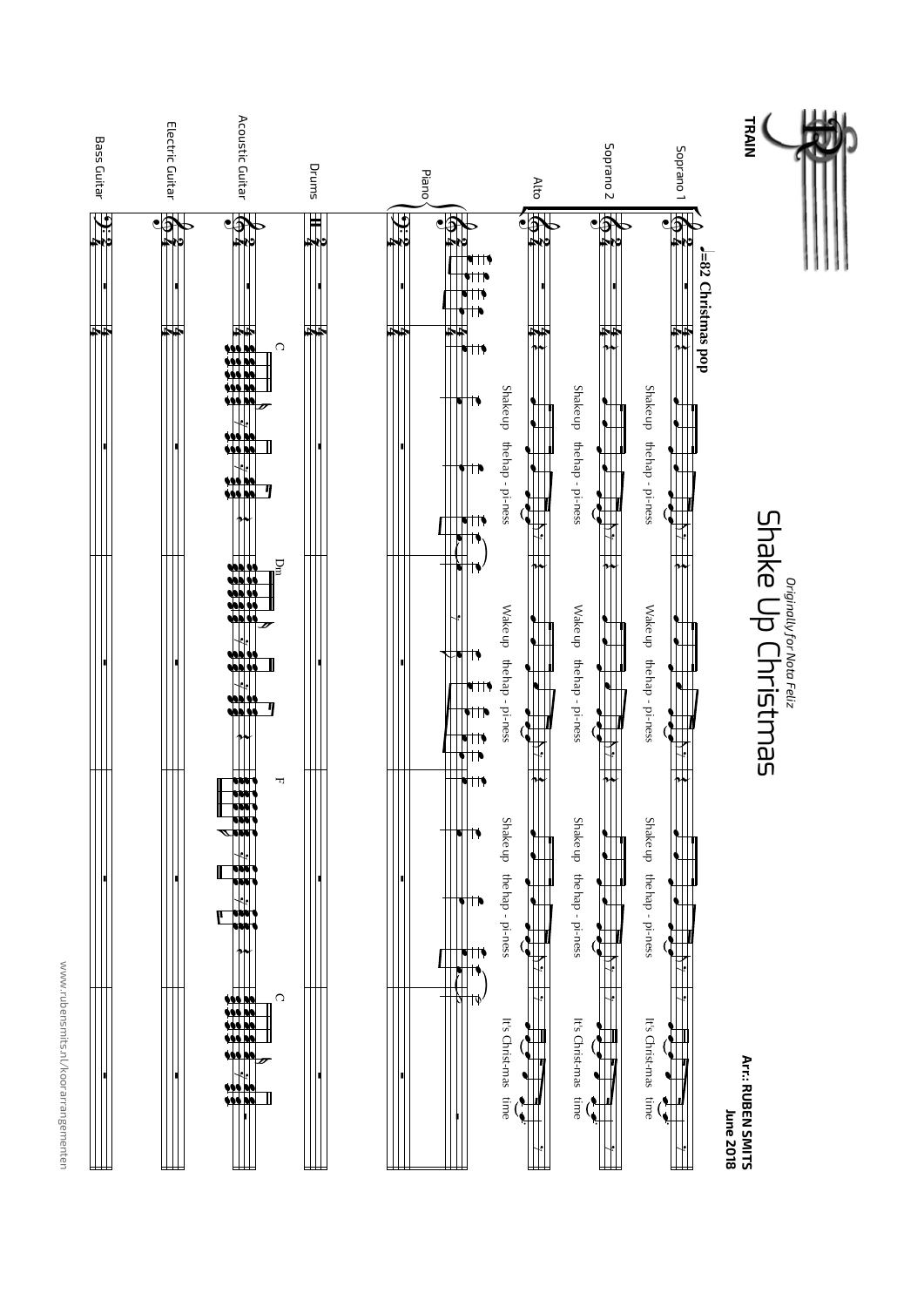www.rubensmits.nl/koorarrangementen



 $\overline{N}$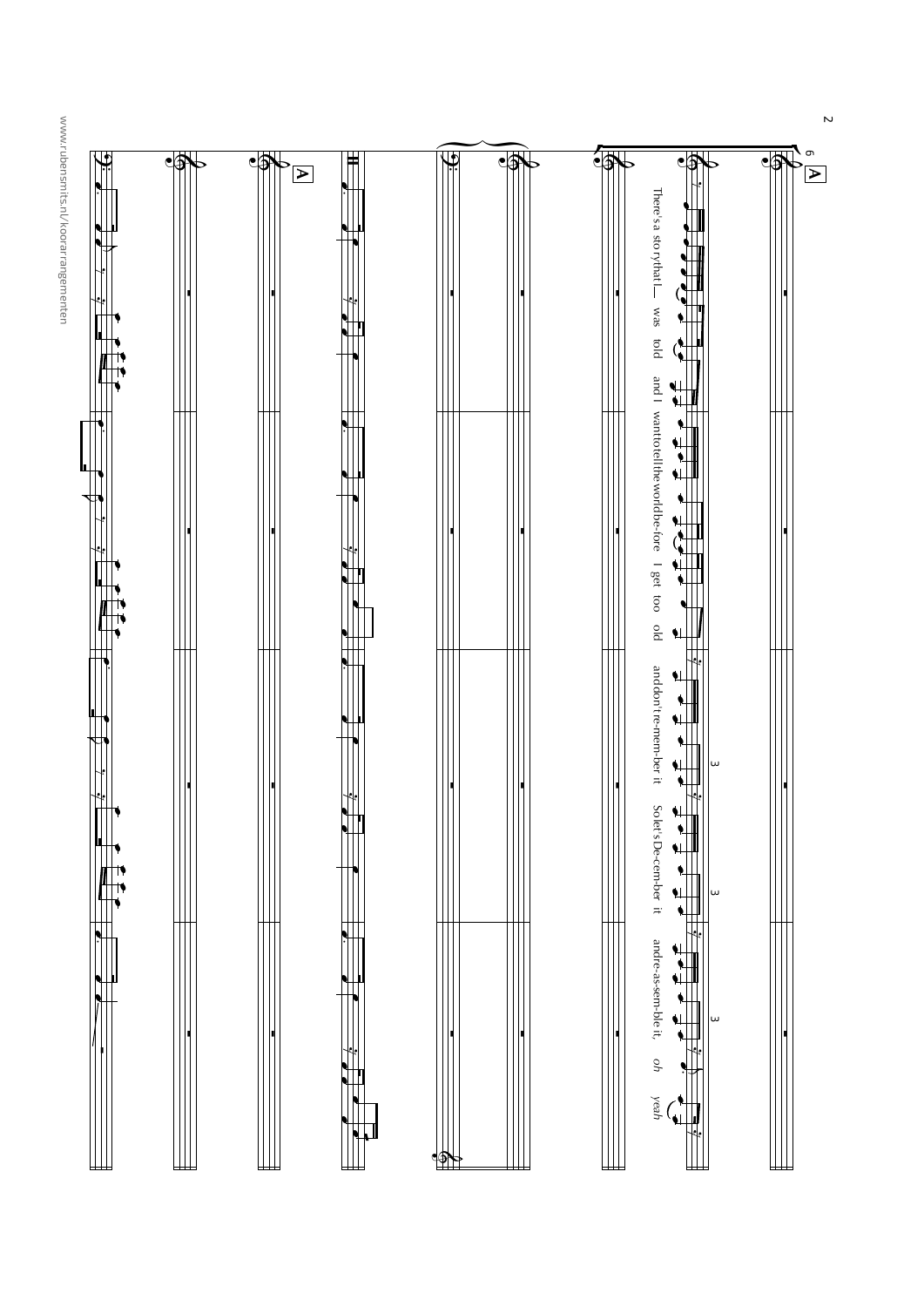



 $\omega$